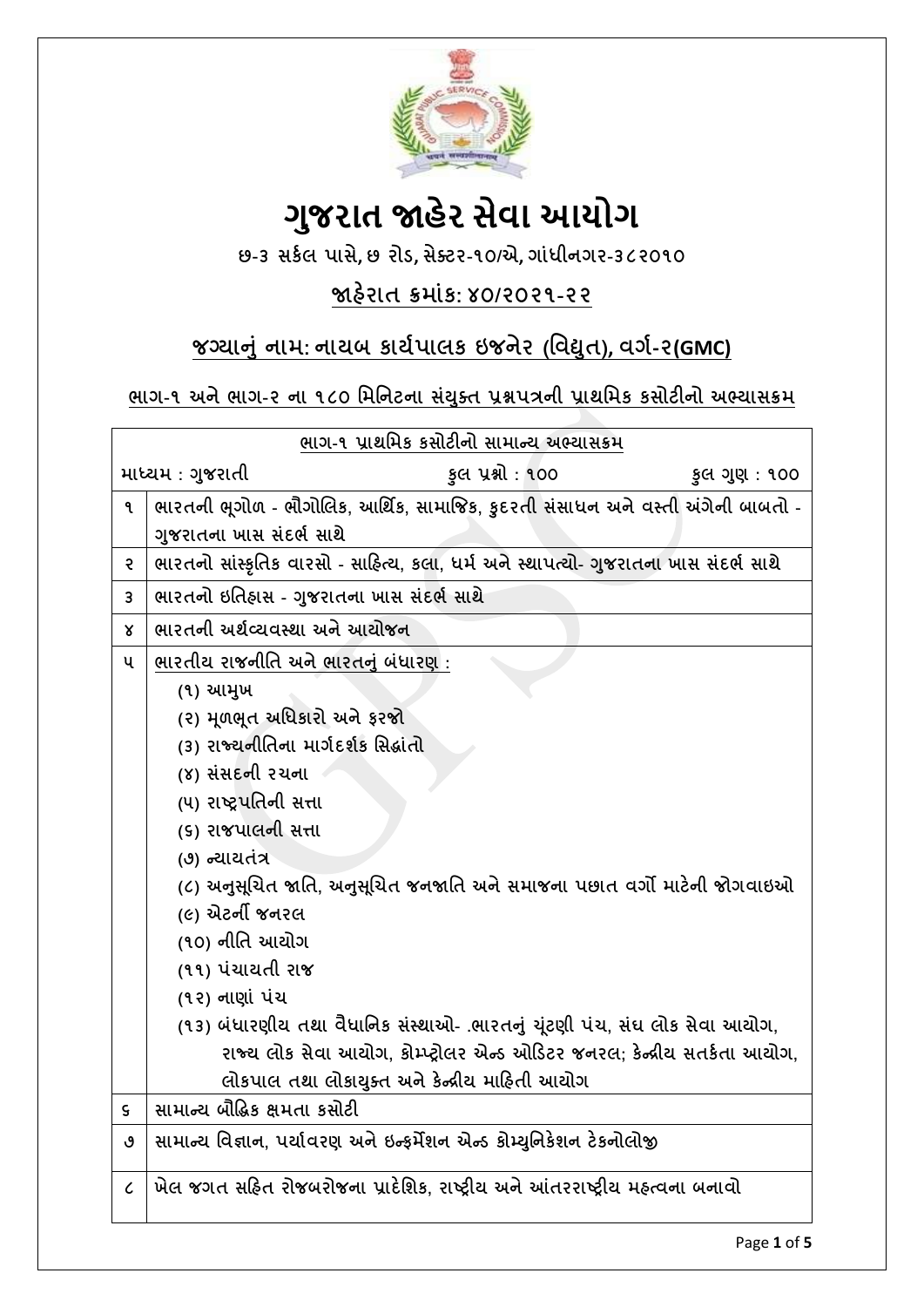| <b>Part-1 Syllabus of Preliminary Test</b>                         |                                                                             |  |  |  |  |  |
|--------------------------------------------------------------------|-----------------------------------------------------------------------------|--|--|--|--|--|
| <u>Advt. No.40/2021-22</u>                                         |                                                                             |  |  |  |  |  |
| <b>Post: Deputy Executive Engineer (Electrical), Class-2 (GMC)</b> |                                                                             |  |  |  |  |  |
|                                                                    |                                                                             |  |  |  |  |  |
|                                                                    | $Questions - 100$<br>Medium: Gujarati<br><b>Total Marks-100</b>             |  |  |  |  |  |
| $\mathbf{1}$                                                       | Geography of India-Physical, Economic, Social, Natural Resources and        |  |  |  |  |  |
|                                                                    | population related topics- with special reference to Gujarat                |  |  |  |  |  |
| $\overline{2}$                                                     | Cultural heritage of India-Literature, Art, Religion and Architecture- with |  |  |  |  |  |
|                                                                    | special reference to Gujarat                                                |  |  |  |  |  |
| 3                                                                  | History of India with special reference to Gujarat                          |  |  |  |  |  |
| $\overline{4}$                                                     | Indian Economy and Planning                                                 |  |  |  |  |  |
|                                                                    | Indian Polity and the Constitution of India:                                |  |  |  |  |  |
|                                                                    | 1. Preamble                                                                 |  |  |  |  |  |
|                                                                    | 2. Fundamental Rights and Fundamental Duties                                |  |  |  |  |  |
|                                                                    | 3. Directive Principles of State Policy                                     |  |  |  |  |  |
|                                                                    | 4. Composition of Parliament                                                |  |  |  |  |  |
|                                                                    | 5. Powers of the President of India                                         |  |  |  |  |  |
|                                                                    | 6. Powers of Governor                                                       |  |  |  |  |  |
|                                                                    | 7. Judiciary                                                                |  |  |  |  |  |
| 5                                                                  | 8. Provisions for Scheduled Castes, Scheduled Tribes and backward           |  |  |  |  |  |
|                                                                    | classes of the society                                                      |  |  |  |  |  |
|                                                                    | 9. Attorney General                                                         |  |  |  |  |  |
|                                                                    | 10.NITI Aayog                                                               |  |  |  |  |  |
|                                                                    | 11. Panchayati Raj Institutions                                             |  |  |  |  |  |
|                                                                    | 12. Finance Commission                                                      |  |  |  |  |  |
|                                                                    | 13. Constitutional and Statutory Bodies: Election Commission of India,      |  |  |  |  |  |
|                                                                    | Union Public Service Commission, State Public Service Commission,           |  |  |  |  |  |
|                                                                    | Comptroller and Auditor General; Central Vigilance Commission,              |  |  |  |  |  |
|                                                                    | Lokpal and Lokayukta, Central Information Commission                        |  |  |  |  |  |
| 6                                                                  | <b>General Mental Ability</b>                                               |  |  |  |  |  |
| 7                                                                  | Information<br>General Science, Environment and<br>& Communication          |  |  |  |  |  |
|                                                                    | Technology                                                                  |  |  |  |  |  |
| 8                                                                  | Daily events of Regional, National and International Importance including   |  |  |  |  |  |
|                                                                    | <b>Sports</b>                                                               |  |  |  |  |  |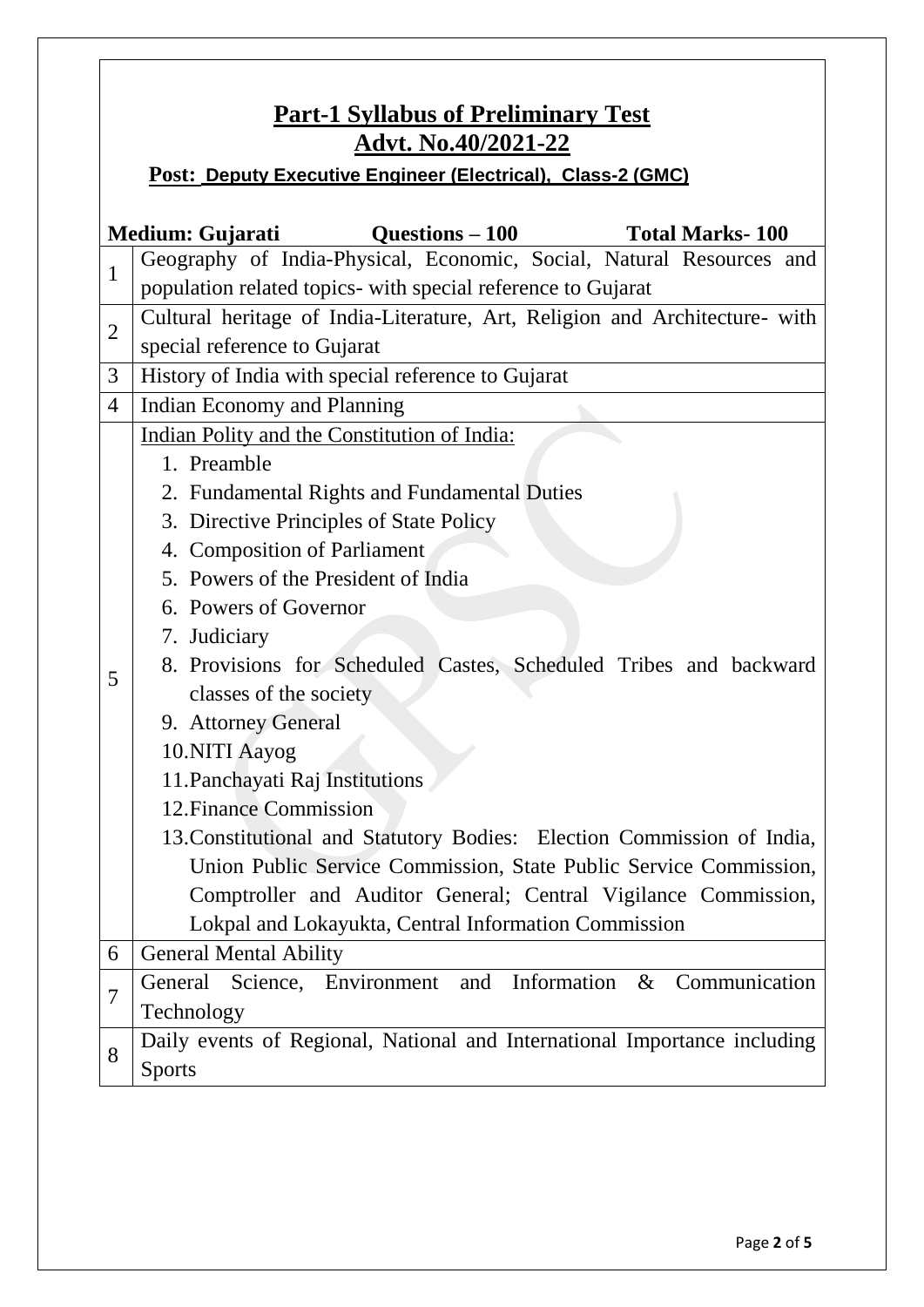## **Part-2 Syllabus of Concerned Subject for Preliminary Test Advt. No.40/2021-22**

**Post: Deputy Executive Engineer (Electrical), Class-2 (GMC)**

| $Marks - 200$ | Questions $-200$ | Medium - English |
|---------------|------------------|------------------|
|---------------|------------------|------------------|

#### **1. Basic Electrical Engineering**

DC circuits, AC circuits, Transformers, Electrical Machines, Power Converters, and Electrical Installations.

#### **2. Electrical Circuit Analysis**

Network Theorems, Solution of First and second order networks, Sinusoidal steady state analysis, Electrical Circuit Analysis Using Laplace Transforms, Two Port Network and Network Functions, Analog Electronic Circuits

#### **3. Electrical Machines**

Magnetic fields and magnetic circuits, Electromagnetic force and torque: DC machines, DC machine -motoring and generation, Transformers, Fundamentals of AC machine windings, Pulsating and revolving magnetic fields, Induction Machines, Single-phase induction motors, Synchronous machines.

#### **4. Electromagnetic Fields**

Review of Vector Calculus, Static Electric Field, Conductors, Dielectrics and Capacitance, Static Magnetic Fields, Magnetic Forces, Materials and Inductance, Time Varying Fields and Maxwell's Equations, Electromagnetic **Waves** 

#### **5. Digital Electronic**

Fundamentals of Digital Systems and logic families, Combinational Digital Circuits: Sequential circuits and systems, A/D and D/A Converters, Semiconductor memories and Programmable logic devices.

#### **6. Power Electronics**

Power switching devices, Thyristor rectifiers, DC-DC buck converter, DC-DC boost converter, Single-phase voltage source inverter, Three- phase voltage source inverter.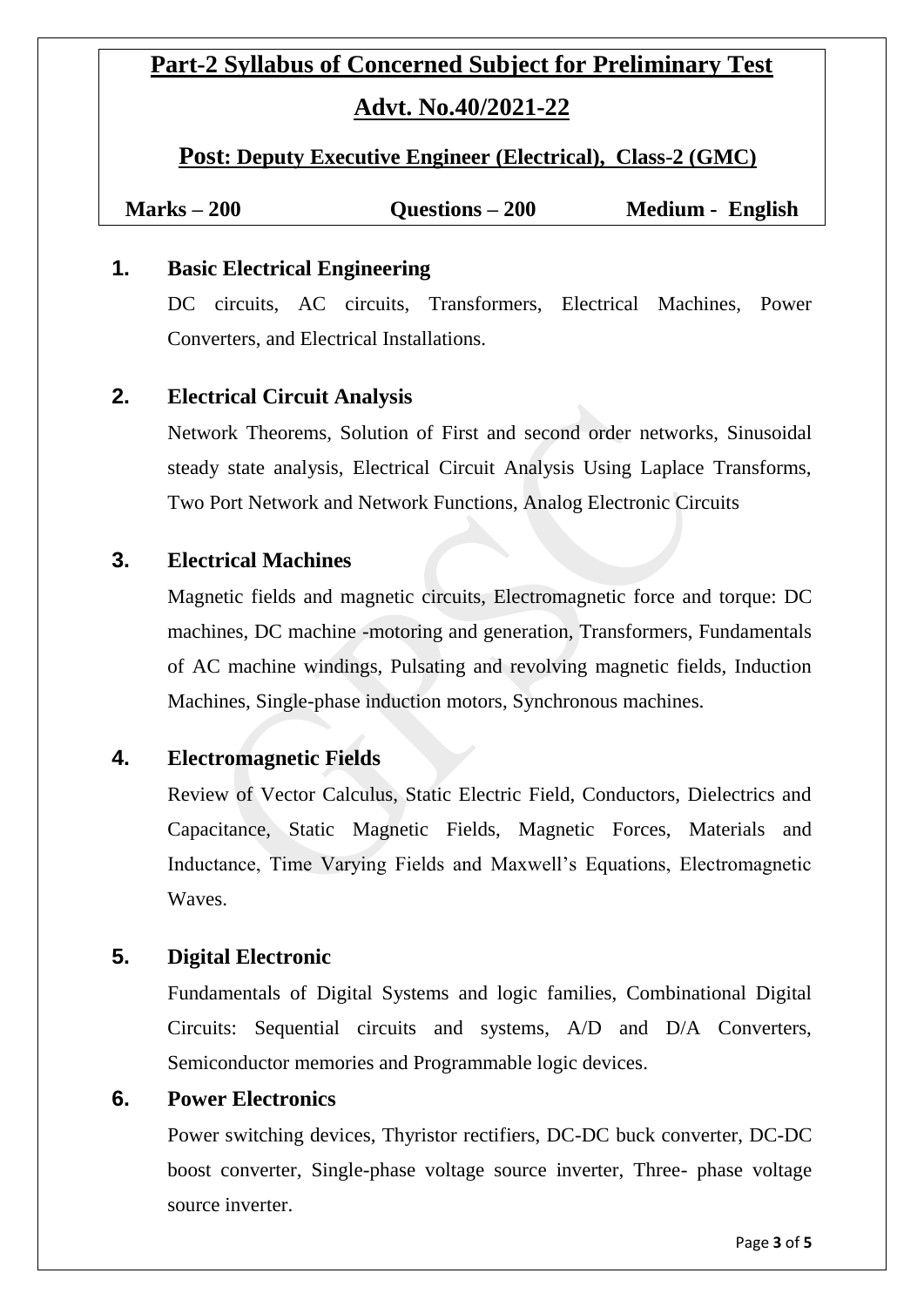#### **7. Signals and Systems**

Introduction to Signals and Systems, Behavior of continuous and discrete-time LTI systems, Fourier, Laplace and z- Transforms, Sampling and Reconstruction.

#### **8. Power Systems**

Basic Concepts, Generation, Power System Components, Transformers, Synchronous Machines, Over-voltages and Insulation Requirements, Generation of Over-voltages, Fault Analysis and Protection Systems, Switchgear, Introduction to DC Transmission & Renewable Energy Systems, Power Flow Analysis, Stability Constraints in synchronous grids, Control of Frequency and Voltage, Monitoring and Control, Power System Economics and Management.

Power System Protection: Introduction and Components of a Protection System, Faults and Over-Current Protection, Equipment Protection Schemes, Digital Protection, Modeling and Simulation of Protection Schemes, System Protection

#### **9. Control Systems**

Introduction to control problem, Feedback Control, Time Response Analysis, Concept of Stability, Frequency-response analysis, Introduction to Controller Design, State variable Analysis, Introduction to Optimal Control and Nonlinear Control.

#### **10. Microprocessors**

Fundamentals of Microprocessors, the 8051 Architecture, Instruction Set and Programming, Addressing modes. Memory and I/O expansion buses, control signals, memory wait states. Interfacing of peripheral devices such as General Purpose I/O, ADC, DAC, timers, counters, and memory devices.

#### **11. HVdc Transmission Systems**

dc Transmission Technology, Analysis of Line Commutated and Voltage Source Converters, Control of HVdc Converters, Components of HVdc systems, Stability Enhancement using HVdc Control, MTdc Links